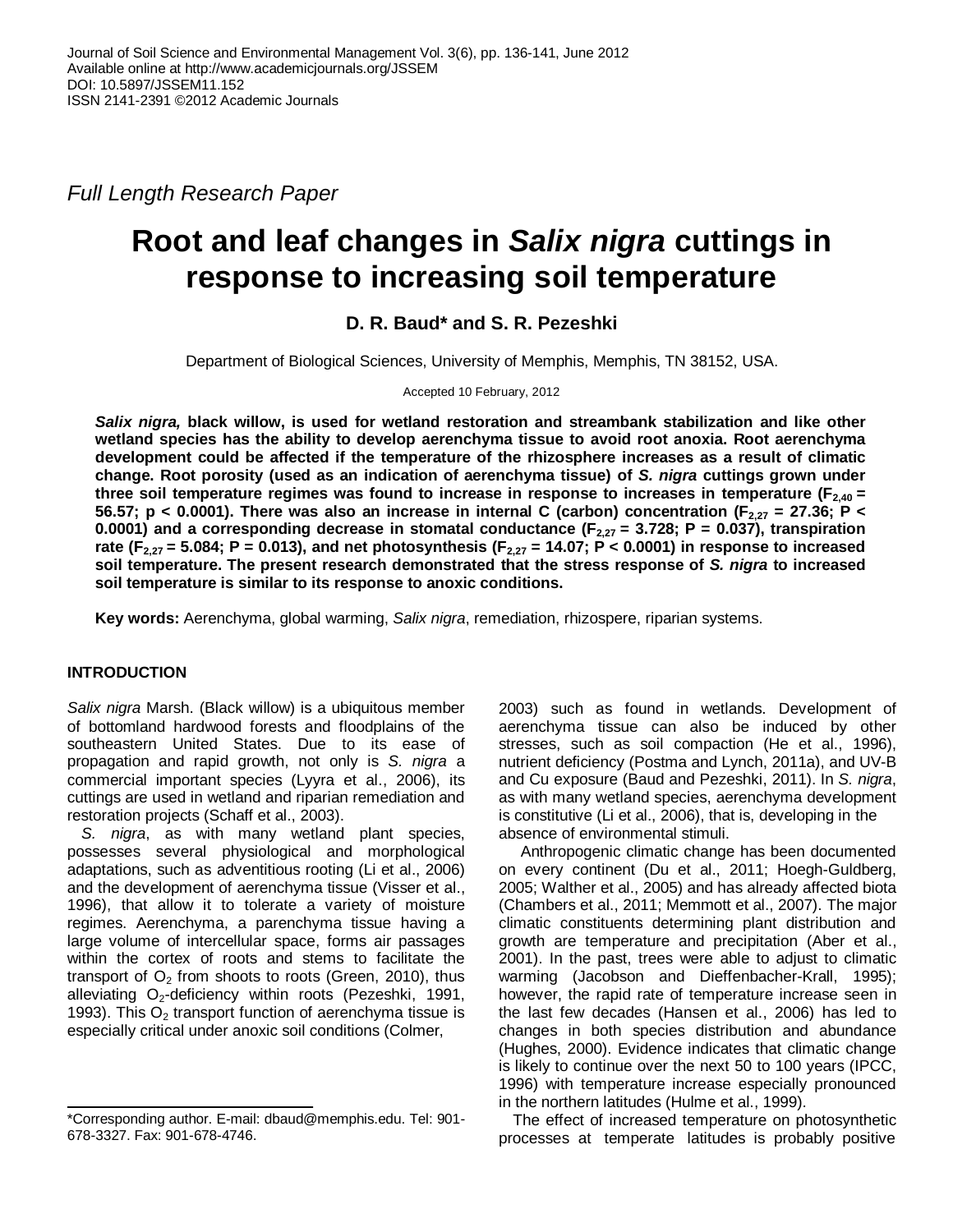(Saxe et al., 2001) due to increases in photosynthetic pigments as temperature increases (Ormrod et al., 1999). more beneficial, due to avoidance of photoinhibition with a resultant increase in net photosynthesis, then similar day-time temperature increases (Germino and Smith, 1999). However, different species respond differently to warming (Sun and Sweet, 1996), including increases in soil temperature (Graves and Aiello, 1997).

Increased soil temperature could result in a decline in  $O<sub>2</sub>$  availability to the roots and thus inhibit root growth. Declines in root growth have been shown to limit photosynthesis via feedback inhibition (Pezeshki and Santos, 1998). Likewise, enhanced soil temperature may increase photorespiration, resulting in increased leaf temperature which effects enzyme functioning in photosystem II. Likewise, an increase in stomatal resistance would shift the  $[O_2]$  to  $[CO_2]$  ratio making  $O_2$ more attractive to RuBP which enhances photorespiration. Therefore, increased soil temperature, as a result of global warming, could initiate a stress response in wetland tree species that induces a cascade of reactions leading to increased aerenchyma development.

We tested the hypotheses that *S. nigra* responses to increases in soil temperature by 1) increasing aerenchyma tissue formation, measured as increases in root porosity, 2) shifting the root: shoot ratio in favor of the roots, 3) increasing internal C concentrations, 4) decreasing net photosynthesis, 5) decreasing transpiration, and 6) decreasing stomatal conductance.

#### **MATERIALS AND METHODS**

#### **Plant materials**

*S. nigra* clones were collected along the Coldwater River in Coldwater, MS, USA, trimmed to cuttings 9.5 cm in length with a basal diameter of 7 mm, and had all existing branches removed to conform to common planting practices.

#### **Experimental procedures**

*S. nigra* cuttings were grown in a 2:3 sand:soil mixture utilizing 10.5 cm height  $\times$  7 cm diameter plastic pots. The potted cutting were randomly divided into thirds and grown under soil temperatures of 25, 23, or 18°C (ambient temperature). Temperature was maintained by a thermostatically controlled heat pad with the pots either placed directly on the pad for 25°C or elevated 1 cm above the pad for 23°C. No heat was applied for maintaining ambient soil temperature; however, data showed a consistent temperature of 18°C.

The cuttings were exposed to an 18 hour photoperiod of photosyntheticphoton flux density (PPFD) averaging 800 - 1000 µ moles photons/ $m^2$ /sec: conducted in the laboratory equipped with supplemental light, illuminated by four 400 W high pressure sodium and four 400 W metal halide lamps in water-cooled ballasts, providing 800 – 1000 µmols m<sup>-2</sup> s<sup>-1</sup> PPFD at the leaf canopy level.

There were 12 replicates per temperature treatment. All cuttings

were well-watered and were fertilized bi-weekly using Peters Professional 20-20-20 at 5 g/L. Soil redox (Eh) was measured biweekly to monitor soil moisture conditions using one platinumtipped electrode per pot, four pots randomly selected per treatment.

The electrodes were inserted in soil to a depth of 3 cm, and the data were recorded using a Model 250 A ORION millivolt redox meter and a calomel reference electrode (Thermo Orion, Beverly, MA, USA).

On day 64, net photosynthesis  $(P_n)$ , stomatal conductance  $(g_s)$ , internal  $CO<sub>2</sub>$  (C<sub>i</sub>), and transpiration (E) were measured using a portable gas exchange analyzer (Model CIRAS 2, PP Systems, Haverville, MA, USA). On day 65, the cuttings were harvested and divided into roots and shoots to determine resource allocation. Changes in aerenchyma was measured as changes in root porosity (POR), the gas space volume as a percentage of the total root volume, utilizing the method described by Li et al. (2006). Shoots and roots were then dried at 70°C to a constant weight and the final weights were recorded. Root/shoot ratio was calculated as the ratio of dry root weight to dry shoot weight.

#### **Data analysis**

A completely randomized design was employed. Significant differences between treatments were tested with a one-way ANOVA with differences at or less than  $p > 0.05$  were considered significant.

#### **RESULTS AND DISCUSSION**

*S. nigra* responded to an increase in soil temperature by increasing aerenchyma tissue (measured as POR) ( $F_{2,40}$ )  $= 56.57$ ; P < 0.0001) from 26 to 40% for a 5°C increase and to 46% for a 7°C increase (Figure 1), indicating a stress response similar to that reported by Baud and Pezeshki (2011) for *S. nigra* in response to UV-B and Cu exposure. This plasticity and rapid response (65 days) to increased temperature at the rhizosphere level, by increasing aerenchyma development within the roots, allowed an increased flow of oxygen from shoots to roots. The risk of root damage is further reduced through radial oxygen loss to the rhizosphere (Jackson and Armstrong, 1999). Unlike some species that correlate an increase in POR with a shift in resources allocation (Postma and Lynch, 2011b), the response of *S. nigra* to increased aerenchyma development did not include a re-allocation of resources.

Net photosynthesis (Pn) decreased ( $F_{2,27}$  = 14.07; P < 0.0001) in *S. nigra* in response to increases in root-zone temperature (Figure 2), possibly a result related to excessive internal temperatures adversely affect protein functioning (Berry and Bjorkman, 1980). The increase in Ci (F2,27 = 27.36; P < 0.0001) (Figure 3) found in *S. nigra* is a result of excessive temperature within the leaf tissue leading to increased photorespiration. Increase in internal temperature is a result of a decrease in  $E(F_{2,27}= 5.084; P)$ = 0.013) (Figure 4), itself the result of the plant responding to stress conditions by closing the stomata. A partial closing of stomata was indicated by decreased  $q_s$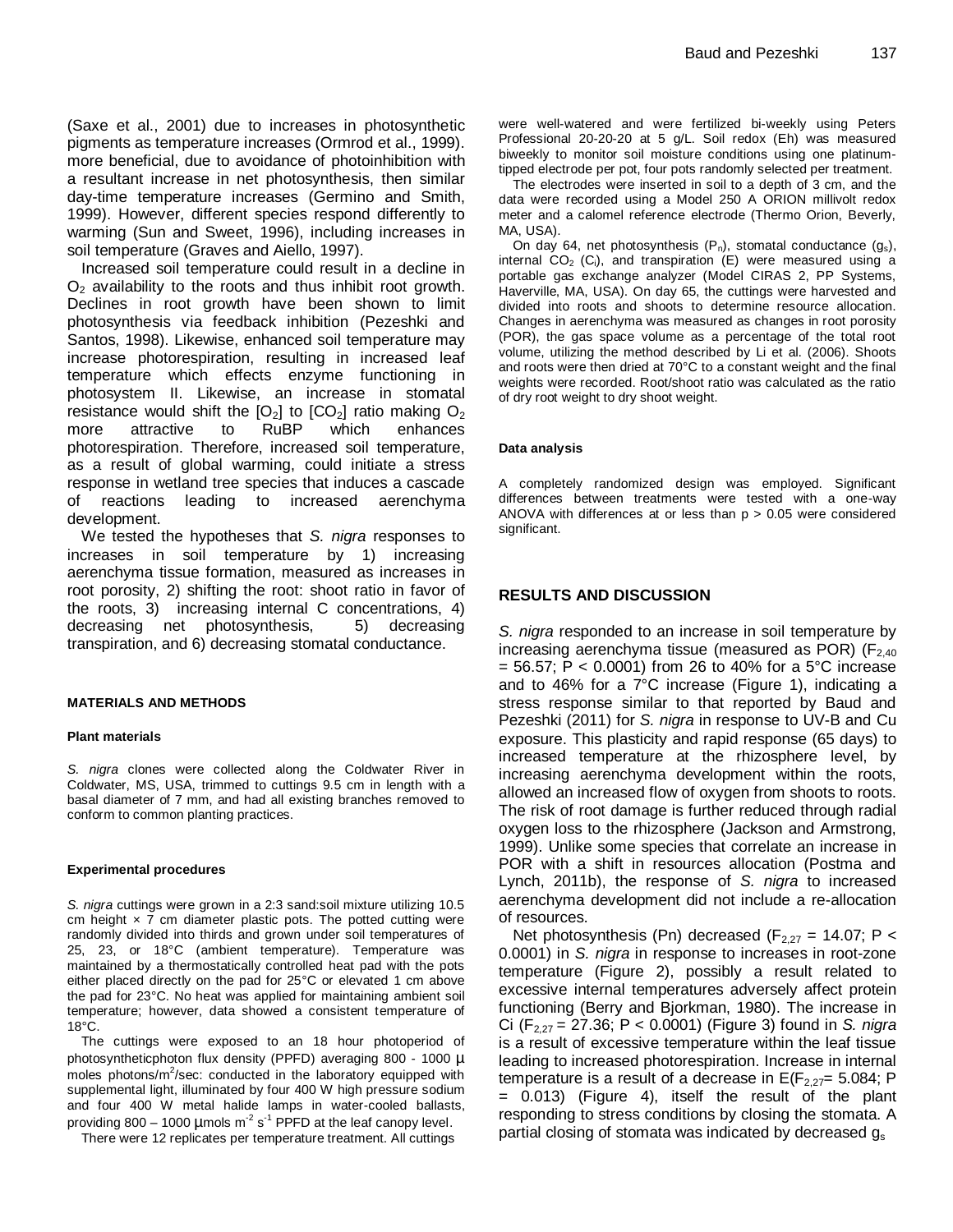

**Figure 1.** *S. nigra* responded to increased soil temperature by increasing aerenchyma tissue development, measured as POR (F<sub>2,40</sub>= 56.57; P < 0.0001).



**Figure 2.** Net photosynthesis (Pn) decreased ( $F_{2,27}$  = 14.07; P < 0.0001) in *S. nigra* in response to increasing soil temperature.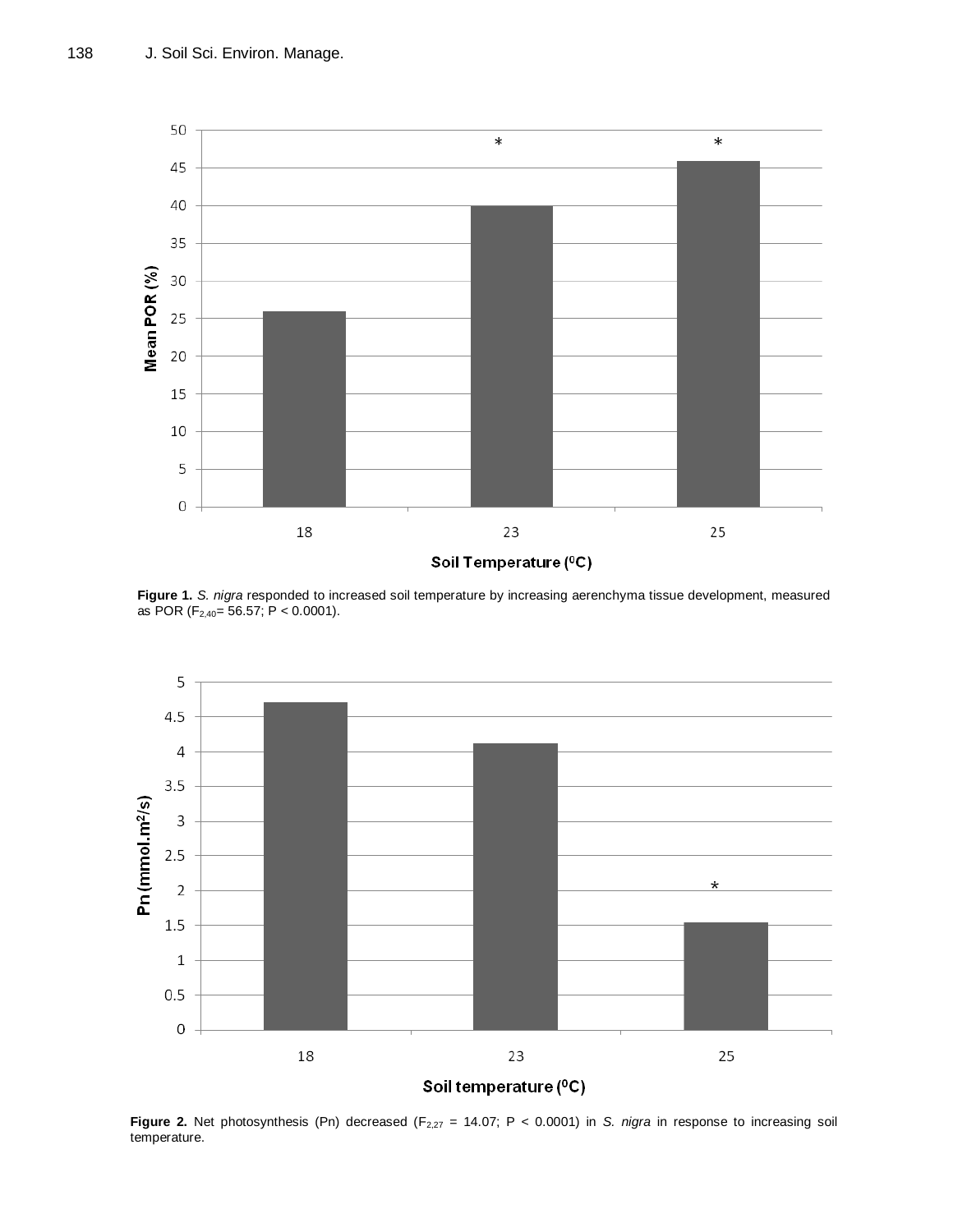

Soil temperature (°C)

Figure 3. Internal C concentration (Ci) increased (F<sub>2,27</sub>= 27.36; P < 0.0001) in *S. nigrain response to increased soil* temperature.



**Figure 4.** Transpiration rate (E) decreased (F<sub>2,27</sub>= 5.084; P = 0.013) in *S. nigra* in response to increased soil temperatures.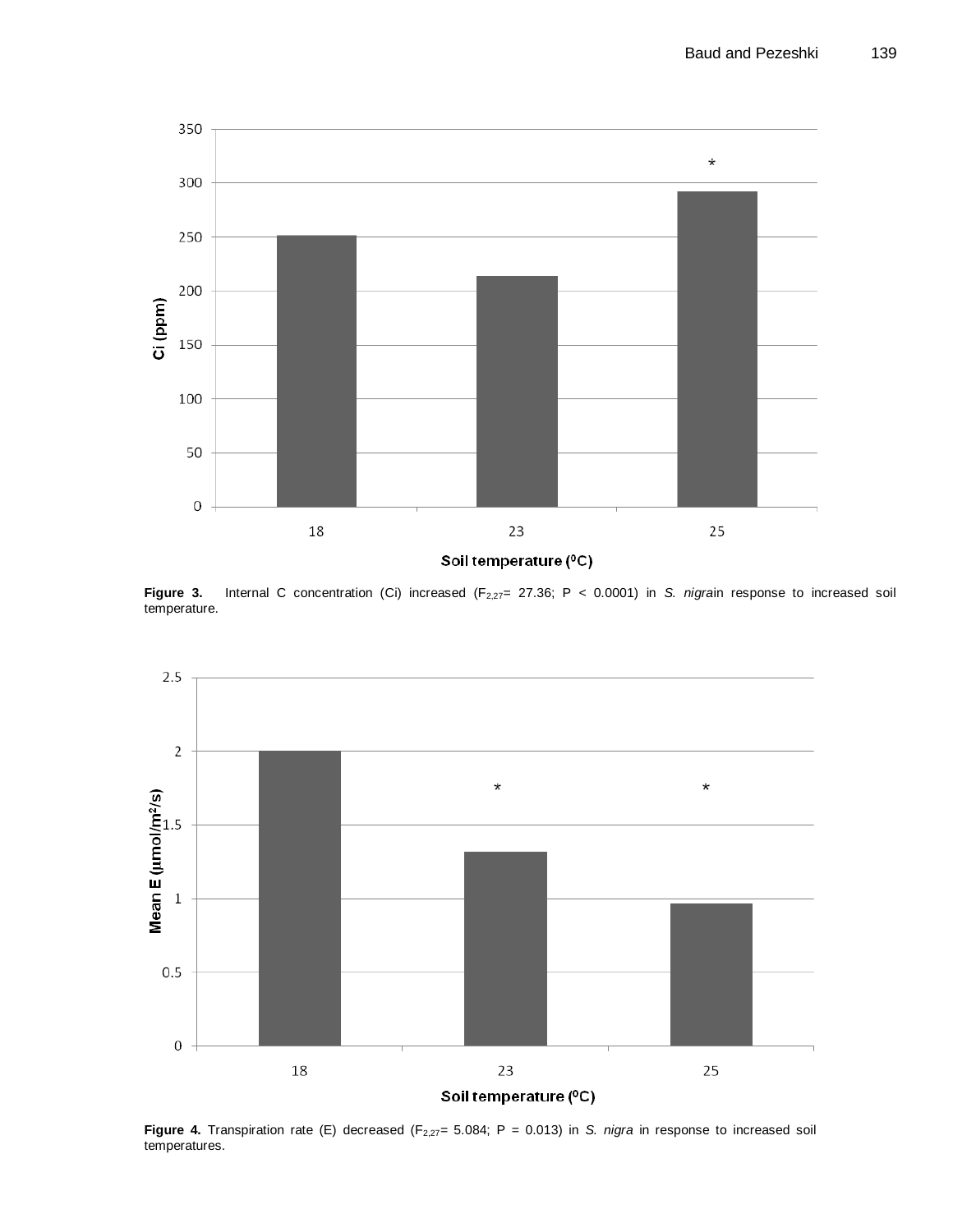

**Figure 5.** Stomatal conductance (gs) decreased (F<sub>2,27</sub>= 3.728; P = 0.037) in *S. nigra* in response to increased soil temperature.

 $(F_{2,27}= 3.728; P = 0.037)$  (Figure 5). Therefore, the increase in Ci with the concomitant decrease in E and gs would explain the decrease in Pn. These responses to the stress placed upon the adventitious roots by increased soil temperatures are similar to responses found for anoxic soil conditions, although soil redox measurements remained above + 400 mV, indicating anoxic conditions were not present. Increased soil temperature leads to a decline in  $O<sub>2</sub>$  availability to the roots. The response to this potential anoxic condition involves increasing aerenchyma tissue to enhance the availability of  $O<sub>2</sub>$  to the roots and decreasing gs to inhibit water loss. As gs decreases E decreases leading to increased Ci which ultimately leads to a decreases in Pn through feedback inhibition.

The response of *S. nigra* to elevated soil temperature is a preview of possible limitations global warming places upon woody wetland species. Over time, the decrease in Pn can lead to a decrease in fitness and possibly the survival of *S. nigra* as a wetland species.

#### **REFERENCES**

- Aber J, Neilson RP, McNulty S, Lenihan JM, Bechelot D, Drapek RJ (2001). Forest processes and environmental change: predicting the effects of individual and multiple stressors. Bio. Sci., 51:735-751.
- Baud DR, Pezeshki SR (2011). Root porosity changes in Salix nigra cuttingsin response to copper and ultraviolet-B radiation exposure.

Water Air Soil Pollut., 221:99-105.

- Berry J, Bjorkman O (1980). Photostnthetic response and adaptation to temperature in higher plants. Annual Rev. Plant Physiol., 31:491-543.
- Chambers LE, Devney CA, Congdon BC, Dunlop N, Woehler EJ, Dann P (2011). Observed and predicted effects of climate on Australian seabirds. Emu., 111:235-251.
- Colmer TD (2003). Long-distance transport of gases in plants: a perspective on internal aeration and radial oxygen loss from roots. Plant Cell Environ., 26:17-36.
- Du H, Wu Z, Li M, (2011) Interdecadal changes of vegetation transition zones and their responses to climate in Northeast China.Theore Appl. Clim., 106:179-188
- Germino MJ, Smith WK (1999). Sky exposure, crown architecture, and low-temperature photo-inhibition in conifer seedlings at alpine treeline. Plant Cell Environ 22:407-415.
- Graves WE, Aiello AS (1997). High root-zone temperature causes similar changes in water relations and growth of silver maples from  $33^{\rm o}$  and  $44^{\rm o}$  latitude. J. Am. Soc. Hortic. Sci., 122:195-199.
- Green WA (2010). The function of the aerenchyma in*Arborescentlycopods*: evidence of an unfamiliar metabolic strategy. Proc. Res. Soc., B 277:2257-2267
- Hansen J, Sato M, Ruedy R, Lo K, Lea DW, Medina-Elizade M (2006). Global climate change.ProcNatlAcadSci U.S.A. 103:14288-14293.
- He CP, Finlayson SA, Drew MC, Morgan PW (1996). Ethylene biosynthesis during aerenchyma formation in roots of maize subjected to mechanical impedance and hypoxia. Plant Physiol., 112:1679-1685.
- Hoegh-Guldberg O (2005). Marine ecosystems and climate change. *In*: Climate Change and Biodiverity. Lovejoy, B. and L. Hannah, eds. New Haven, CT. Yale University Press. pp. 256-271.
- Hughes L (2000). Biological consequences of global warming: is the signal already apparent? Trend Ecol. Evol., 15:56-61
- Hulme M, Mitchell J, Ingram W, Johns T, New M, Viner D (1999). Climate change scenarios for global impact studies. Glob. Environ.